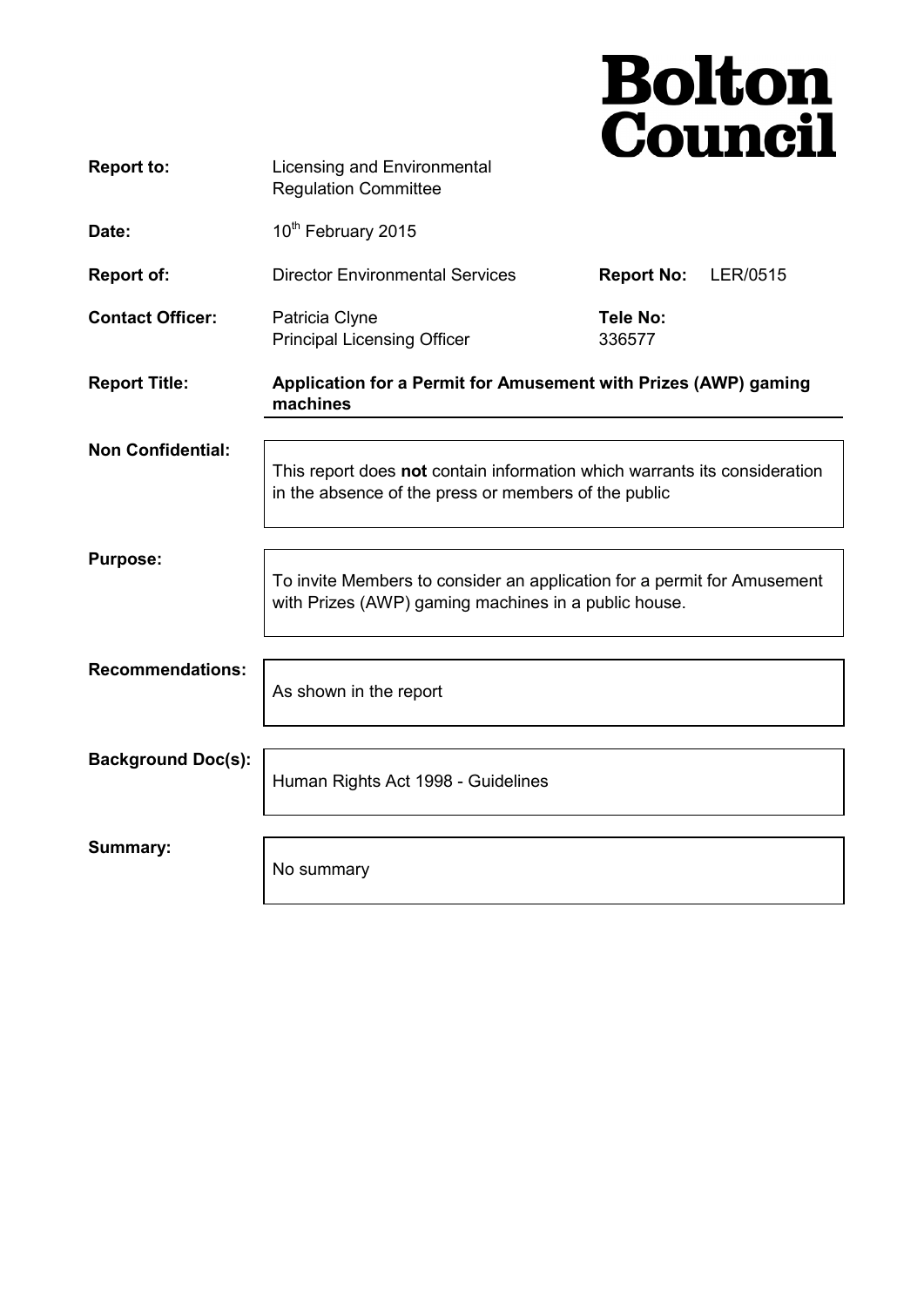#### **REPORT NO. LER/05/15**

## **APPLICATIONS FOR 'AWP' GAMING MACHINE PERMIT ON PREMISES WHICH HOLD A PREMISES LICENCE UNDER THE LICENSING ACT 2003**

## **1. Background**

- 1.1 From November 2005 all permissions for AWP machines in pubs and nightclubs which hold a 'premises licence' have been granted by the Council and, since September 2007, by way of a permit granted under the provisions of the Gambling Act 2005.
- 1.2 In October 2005 Members resolved to change the Council Scheme of Delegation to enable applications for AWP permits for certain premises to be processed and for permits to be issued without reference to a Committee hearing in accordance with guidance from the Department for Culture Media & Sport.

The resolution is as follows:

- i) That authority to grant or renew Gaming Machine Permits where:
	- a) The application is received from or on behalf of the holder of a 'premises licence' issued under the provisions of the Licensing Act 2003 which permits the sale of alcohol for consumption on the premises, and
	- b) Is for a maximum of two AWP machines (or such number as members consider to be appropriate), and
	- c) The AWP's are located within the area of the building, which is covered by the 'premises licence'

is delegated to the Director of Environmental Services.

- 1.3 In circumstances other than those outlined in Para 1.2, the application is referred to the Licensing and Environmental Committee to be determined.
- 1.4 The Gambling Act 2005, was fully implemented in September 2007, and changed the way in which AWP machines are regulated.